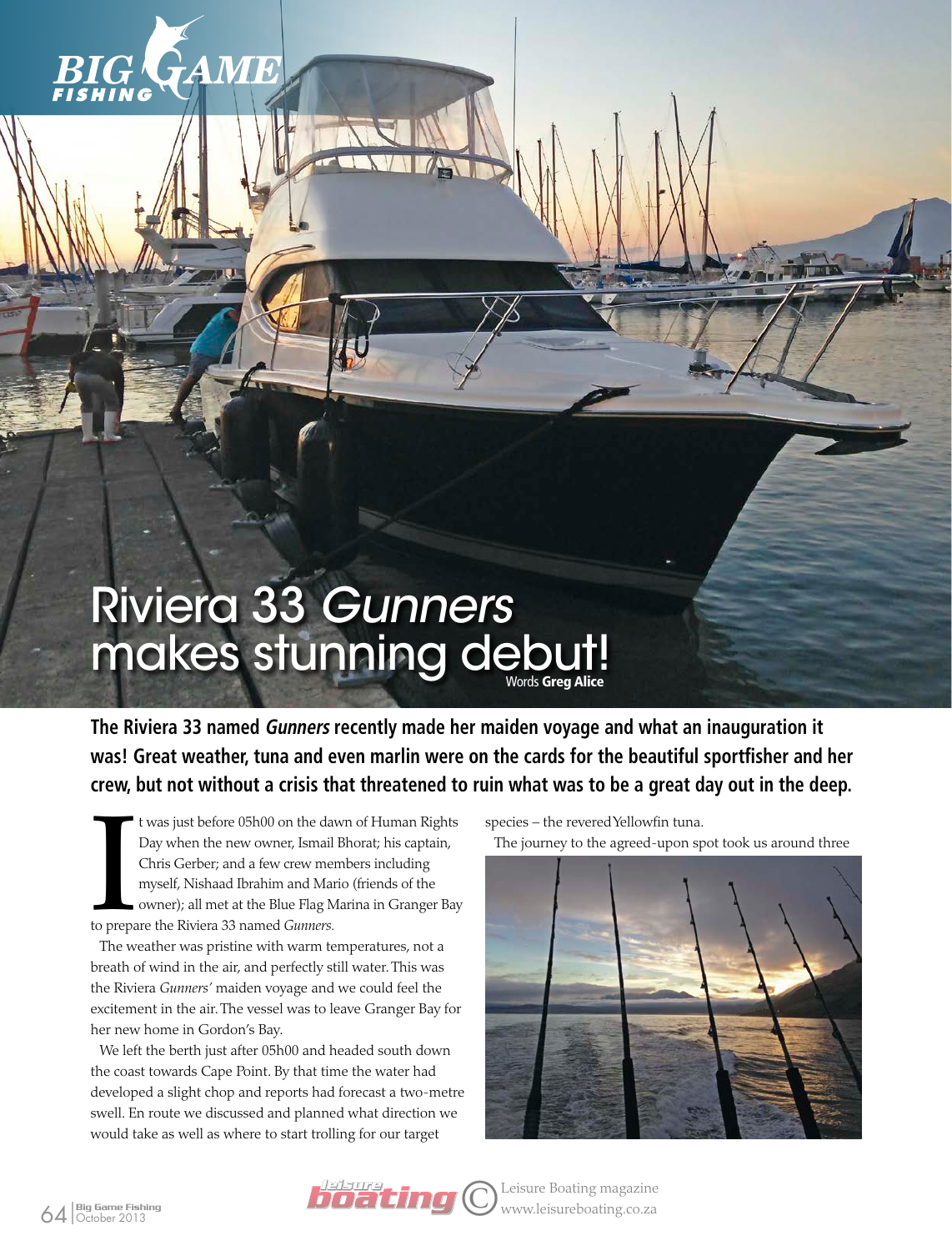

hours to reach while cruising at around 18 knots. We took it slow and really got a chance to experience why Riviera boats are such sought after vessels – the chief reason for me being comfort! While skipper Chris Gerber manned the helm and set the course on the auto pilot the rest of us were free to relax, and relax we did – mostly lying around on the soft leather couches in the saloon, listening to our choice of music and sharing past fishing experiences. The ride was extremely smooth considering the sea conditions and we never felt anything but safe and comfortable on this strong sports fisher.

As we reached our destination, we set the rods up for trolling. We had six rods in the spread with our choice of Halco/Rapala lures and some soft squids which are known to be extremely effective for Yellowfin.

It wasn't long before we had our first strike and the fish pulled the entire rod clean out of the holder and overboard it went. It was gone! Very disappointed but staying positive, we grabbed another rod, set it up, and made sure we tied each and every rod to the boat!

Soon the reel was screaming once more as another fish took the hook. Ismail was up first and while he grabbed the rod we started to clear the lines to prevent any burn offs or tangles. Then two of the other reels screamed as two more fish where hooked! It was a triple up! We excitedly cleared the remaining lines and began the three-fish battle. One fish managed to throw the hook – this happens sometimes for a number of reasons and you just have to roll with the punches and carry on.

We managed to bring the second fish alongside the boat; it

looked to be approximately 15 kg. Nishaad was quick to grab the gaff and successfully gaffed the fish but as he hauled the tuna over the gunnels, the front treble hook of the Halco went straight through his finger! We both jumped on the fish to make sure it didn't move around too much, grabbed a set of pliers and quickly removed the second hook from the fish's mouth. But with no bolt cutters on the vessel we were in trouble.

We tried with all our might to saw through the hook with side cutters but nothing could cut through it. We then decided to flatten the barb of the hook to try and remove it, but this proved unsuccessful as the barb was still slightly protruding and actually put us in a worse situation with it now being lodged inside his finger.

It was then decided that we would head home and take Nishaad to the hospital to safely remove the hook – he was, as you can imagine, in some serious discomfort by this stage. However, he proposed we radio some neighbouring boats to find out if anyone had bolt cutters. The fish were on the bite and it would be a huge loss to pack up and leave at this point.

Luckily charter boat *Lynx* from Gordon's Bay had a set of cutters. It was a two-mile run to their position so we strapped up the second hook and headed their way. They passed us the bolt cutters and, because of our bad call previously of trying to remove the hook, Nishaad had to muster all of his courage to push the hook back through his finger to expose the point and barb. I then proceeded to cut both ends of the hook and pulled the remainder out.

It was a huge relief for Nishaad. We cleaned, disinfected

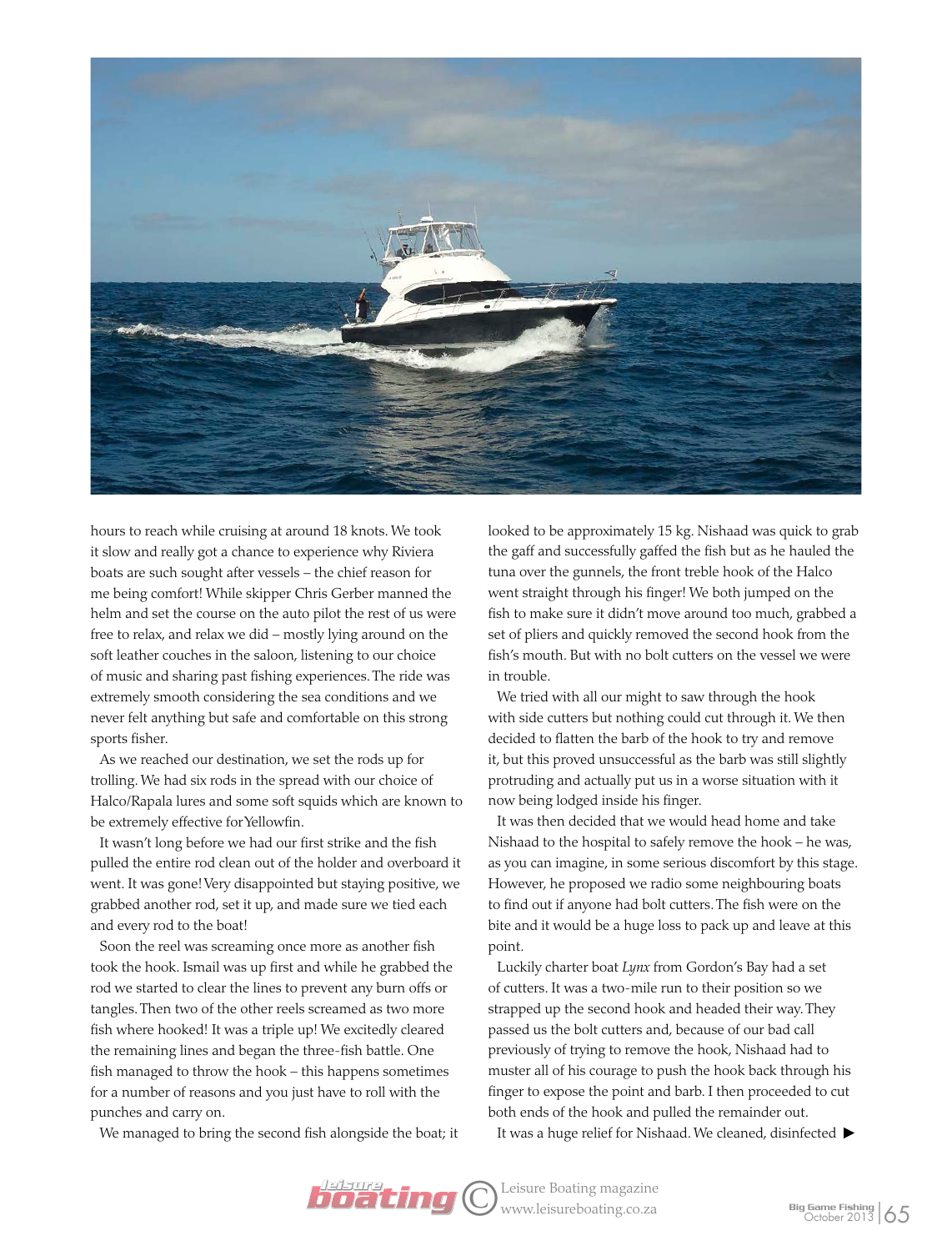

and covered his wound with a plaster wrap and hurriedly put our lines back out!

In the distance we saw a large stern trawler on the horizon; these trawlers drop down large nets which they trawl for a couple of hours before pulling up again. Big tuna are often in the vicinity of trawlers, especially when they raise their nets, as the tuna pick off the baitfish that are either dead or injured by the net or those that manage to escape it. We therefore raced over to the larger vessel but as we

suddenly shot off and dived back under. We suddenly saw a flash of blue and knew something was chasing it. Our first thought was that it must be a shark, probably Mako – which are quite common in these waters. The tuna then raced back to the boat for shelter and as we got a clear view of its pursuer we struggled to believe what our eyes were seeing... It was a massive marlin!

You can imagine our excitement at the sighting – marlin aren't commonly caught in the Cape due to the cold water



approached we noticed that they had already raised their nets... We had missed the boat.

We then radioed some fishing buddies over the VHF and they gave us their position. They were one of about 15 other fishing boats that were sitting alongside another stern trawler and were onto some nice fish.

We certainly didn't need to be told twice and we hastily pulled in the lines and raced over to their position. We navigated our way through all the other fishing boats and picked our spot right behind the trawler. We then started baiting the water with cut blocks of sardines and two hooked pieces of bait. It wasn't more than two minutes before the maimed but determined Nishaad had a hook up!

Tuna often hunt in schools and, pound for pound, are one of the strongest fighting fish in the ocean. We could see the fish ascending to the surface as the beautiful yellow glimmer was only just visible through the water.

The Yellowfin was about to break the surface when it

and yet here we were, on the *Gunners'* maiden voyage no less, watching a big tuna being chased by an even bigger marlin! Everyone shrieked and whooped with excitement!

Our attention was now focused on the marlin and we left the tuna in the water to keep its massive, blue assailant interested and hanging around our boat. Nearby boats had caught wind of the enormous predator under our boat and were now trying to entice the marlin by throwing out all kinds of baits. The race for the big one was on!

We were not at all kitted to fish for marlin but this didn't deter us in the slightest. The marlin circled our boat and chased the tuna under again and suddenly our line was stuck. It had snagged around the propeller or rudder and there was no getting it loose.

Thinking on our feet, we pulled out one of the tuna we had caught earlier and cut a large fillet; we grabbed a free rod and threaded the fillet onto a hook and tossed it overboard. Nishaad then free-spooled the line, allowing the fillet to  $\blacktriangleright$